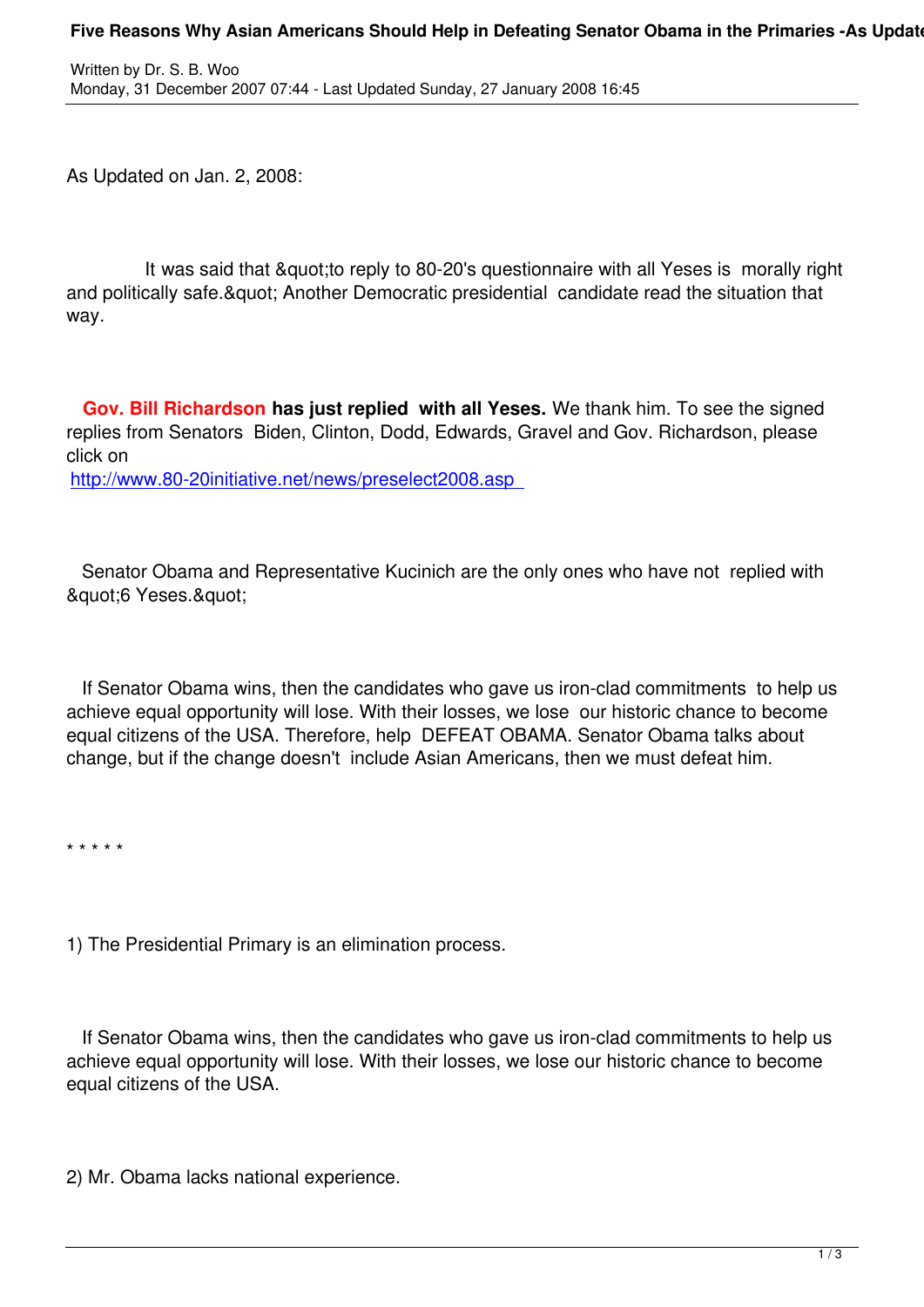Senator Obama has only one-fourth the national experience of our youngest President – Mr. Obama has served only 3 years in the US Senate while Mr. Kennedy served 12 years in the US House and the Senate before being elected the President.

3) Mr. Obama lacks executive experience.

 The total number of employees that Obama has directed in his entire life, besides campaign staff, is probably less than 50. The total sum of the budgets that Mr. Obama has directed, besides campaign budgets, is probably less than \$10 million. Is he ready to direct the cabinet, the armed forces, and the national budget of the wealthiest-and-mightiest nation in the world?

4) Mr. Obama lacks the courage to meet his own standard.

NY Times article\* of 12/29/07 on Senator Obama: " He suggested that his critics were comparing him (in civil rights matters) not with Mr. Edwards or Senator Hillary Rodham Clinton but with Mr. Jackson and Mr. Sharpton."

 Even applying Mr. Obama's own standards, he has failed to stand up for equal opportunity. Senators Edwards and Clinton replied to 80-20's questionnaire with all Yeses. Senator Obama didn't. Does he have the character and courage to put his words into action?

5) Not ready for the real world.

 His poll in Iowa has dropped to 24%, 8% points behind Senator Hillary, according to CNN poll of 12/30/07. How is he facing this challenge? One thing his campaign has chosen to do is to scramble and send an answer to many of the 80-20 supporters who faxed/emailed him earlier. Christina Fong, upon receiving such an email, replied: